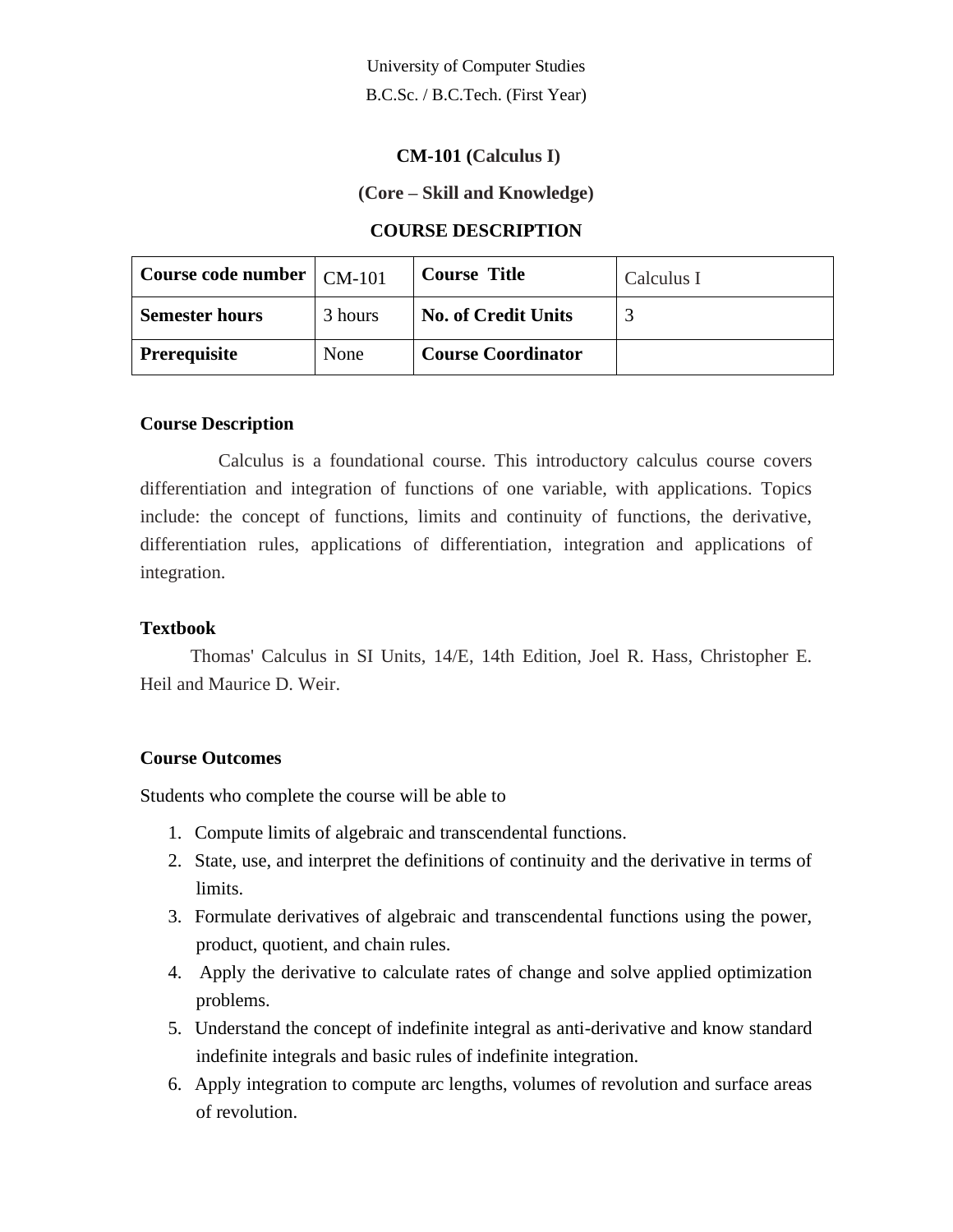University of Computer Studies B.C.Sc. / B.C.Tech. (First Year)

#### **Major Topics Covered in the Course**

- 1. Functions
- 2. Limits and Continuity
- 3. Differentiation
- 4. Applications of Derivatives
- 5. Integrals
- 6. Applications of Integration

## **Assessment Plan for the Course**

| Class Attendance participation |  | 10%  |
|--------------------------------|--|------|
| Quizzes                        |  | 10%  |
| Assignment                     |  | 20 % |
| Test                           |  | 10%  |
| Final Exam                     |  | 50%  |

### **Grading System**

UCSY follows a letter grade system comprising of grades A, A-, B+, B, B-, C+, C, C-, D and F. All marks obtained by students during the semester will be used in the grading process. A grade of "D" is considered a passing grade for undergraduate courses. For undergraduate students, a grade of "C" or better is required in this course because it is a prerequisite for other courses in the program. **The student who gets the grade point less than 2 must do Re-Exam.**

The grading scale for this course is:

| <b>Marks obtained</b> | <b>Letter Grade</b> | <b>Grade Point</b> |
|-----------------------|---------------------|--------------------|
| $>=$ 90               | A                   | 4                  |
| $85 - 89$             | $A -$               | 3.75               |
| $80 - 84$             | $B+$                | 3.25               |
| $75 - 79$             | B                   | 3                  |
| $70 - 74$             | $B-$                | 2.75               |
| $65 - 69$             | $C+$                | 2.25               |
| $60 - 64$             | C                   | 2                  |
| $55 - 59$             | $C-$                | 1.75               |
| $50 - 54$             | D                   | 1                  |
| $0 - 49$              | F                   | $\Omega$           |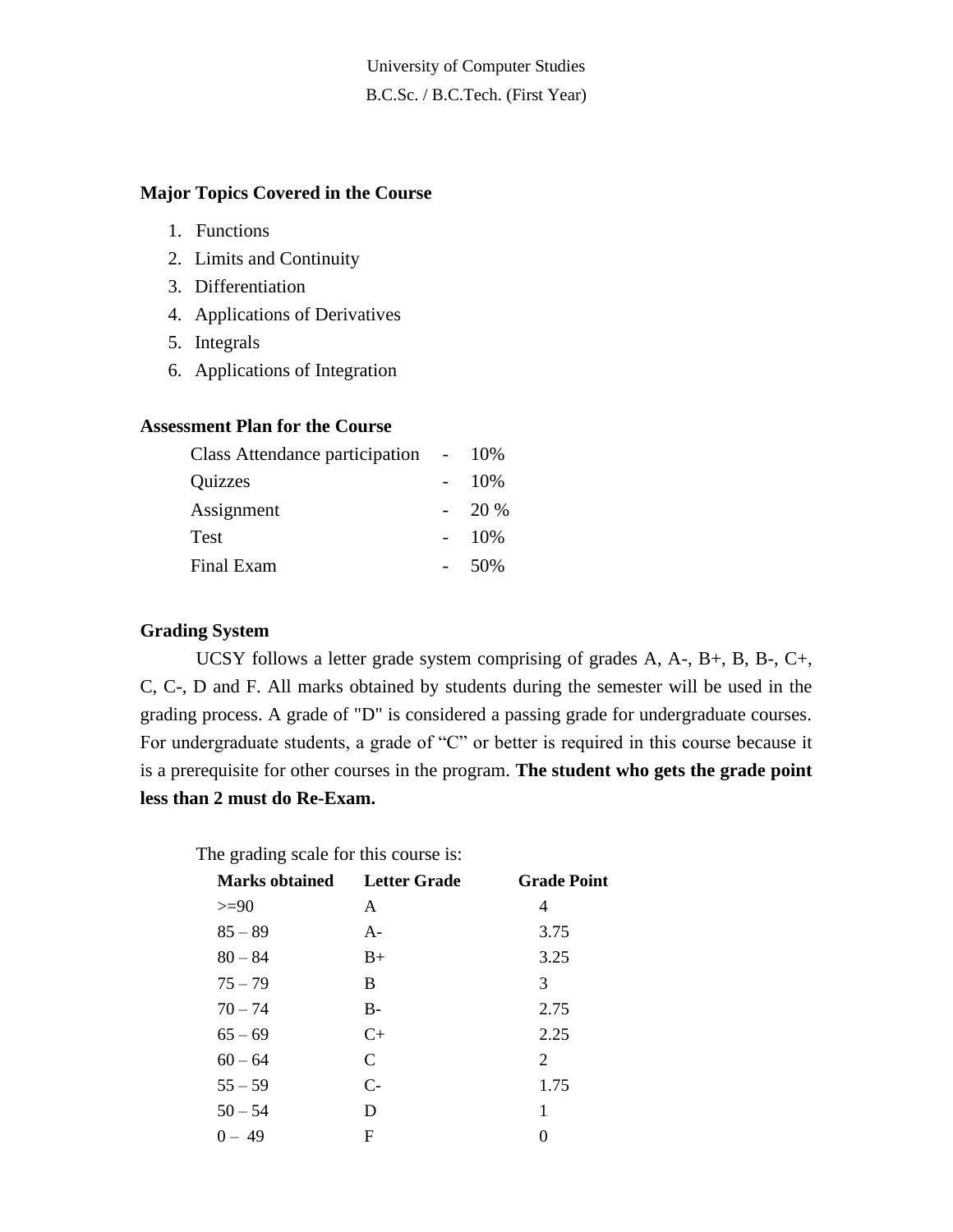# **Fail Grade and Re-Exam: C-,D,F (Grade point <2) Class Attendance and Participation Policy:**

### • **Attendance**

Class attendance is **mandatory**. Most of the material you will learn will be covered in the lectures, so it is important that you not miss any of them. You are expected to show up on time for class, and stay for the whole lecture. Students are expected to attend each class, to complete any required preparatory work (including assigned reading) and to participate actively in lectures, discussions and exercises.

• Mobile phones **must** be silenced and put away for the entire lecture unless use is specified by the instructor. You may not make or receive calls on your cell phone, or send or receive text messages during lectures.

• You are responsible for all material sent as email. Ignorance of such material is no excuse. You are responsible for all materials presented in the lectures.

• Your conduct in class should be conducive towards a positive learning environment for your class mates as well as yourself.

## • **Quizzes, assignments, tests and Exam**

Your performance in this class will be evaluated using your scores for attendance, quizzes, homework assignments, two tests and one final examination. There are no planned extra credit projects or assignments to improve your grade.

We will take a short quiz for every lecture.

There will be 14 homework assignments, roughly one per week. Please show all your work and write or type your assignments neatly. Credit cannot be given for answers without work (except on true-false, always-sometimes-never, or other multiple choice questions).

Test will start after two or three chapters finished and the coordinator will announce the date for the test.

Any assignment or quiz or test is simply missed, regardless of the reason why (e.g. illness, work, traffic, car trouble, computer problems, death, etc.), and **earns a grade of zero**. You are strongly encouraged to complete all assignments and attend all quizzes so that you can check that you understand the material and can throw out bad grades, or grades for which you had to miss an assignment or quiz for a valid reason. **Late submissions will not be accepted for any graded activity for any reason.**

• **There are no extra credit opportunities.**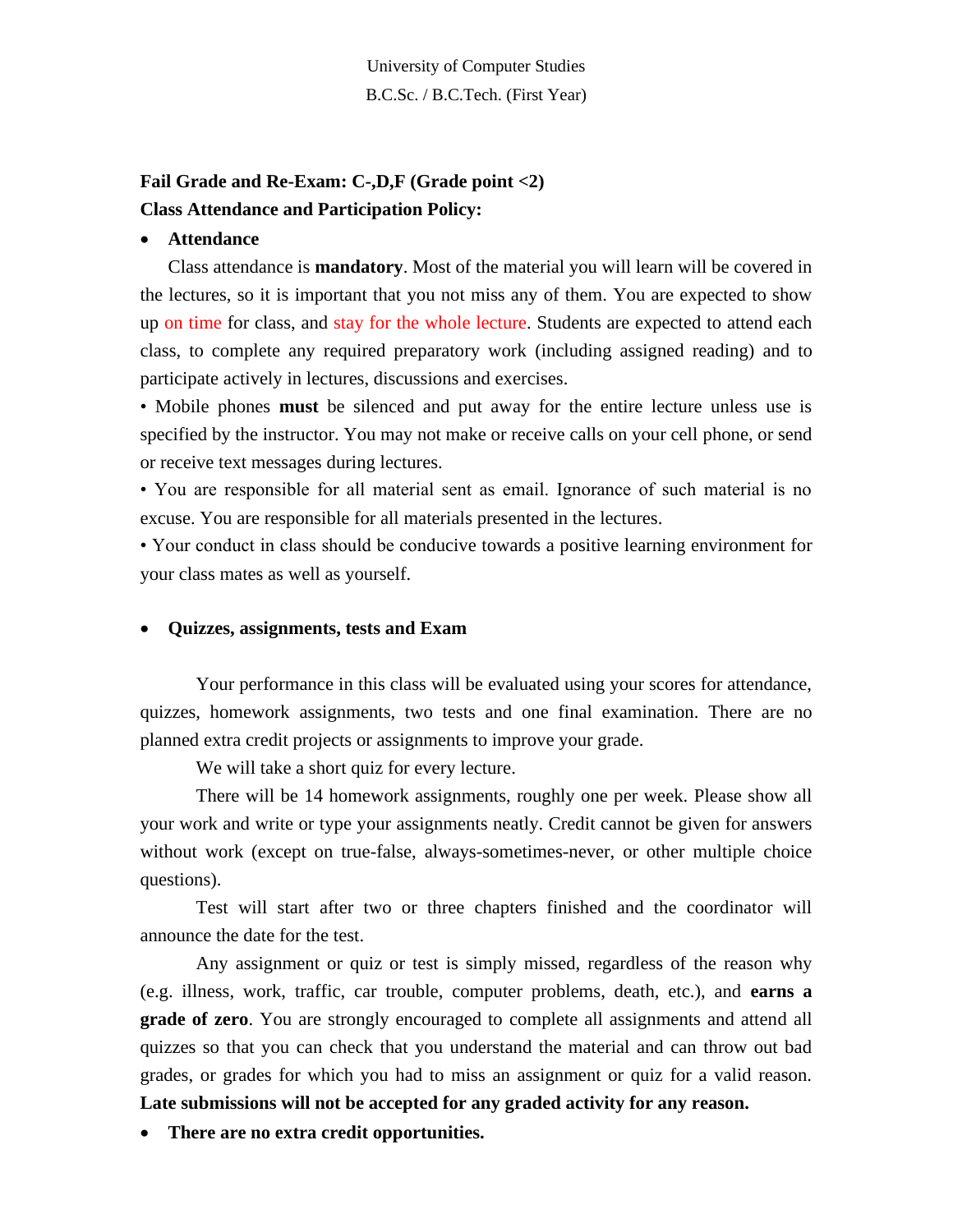University of Computer Studies B.C.Sc. / B.C.Tech. (First Year)

Students may not do additional work nor resubmit any graded activity to raise a final grade.

## • **Exam**

The exam will be conducted on-campus, in a classroom. The dates/times/locations will be posted on Board as soon as possible.

For this course, the following additional requirements are specified:

All work submitted for a grade must have been prepared by the individual student. Students are expressly prohibited from sharing any work that has been or will be submitted for a grade, in progress or completed, for this course in any manner with a person other than the instructor and teaching assistant(s) assigned to this course). Specifically, students may not do the following, including but not limited to:

- Discuss questions, example problems, or example work with another person that leads to a similar solution to work submitted for a grade.
- Give to, show, or receive from another person (intentionally, or accidentally because the work was not protected) a partial, completed, or graded solution.
- Ask another person about the completion or correctness of an assignment.
- Post questions or a partial, completed, or graded solution electronically (e.g. a Web site).
- All work must be newly created by the individual student for this course. Any usage of work developed for another course, or for this course in a prior semester, is strictly prohibited without prior approval from the instructor.
- Posting or sharing course content (e.g. instructor provided lecture notes, assignment directions, assignment questions, or anything not created solely by the student), using any non-electronic or electronic medium (e.g. web site, FTP site, any location where it is accessible to someone other than the individual student, instructor and/or teaching assistant(s)) constitutes copyright infringement and is strictly prohibited without prior approval from the instructor.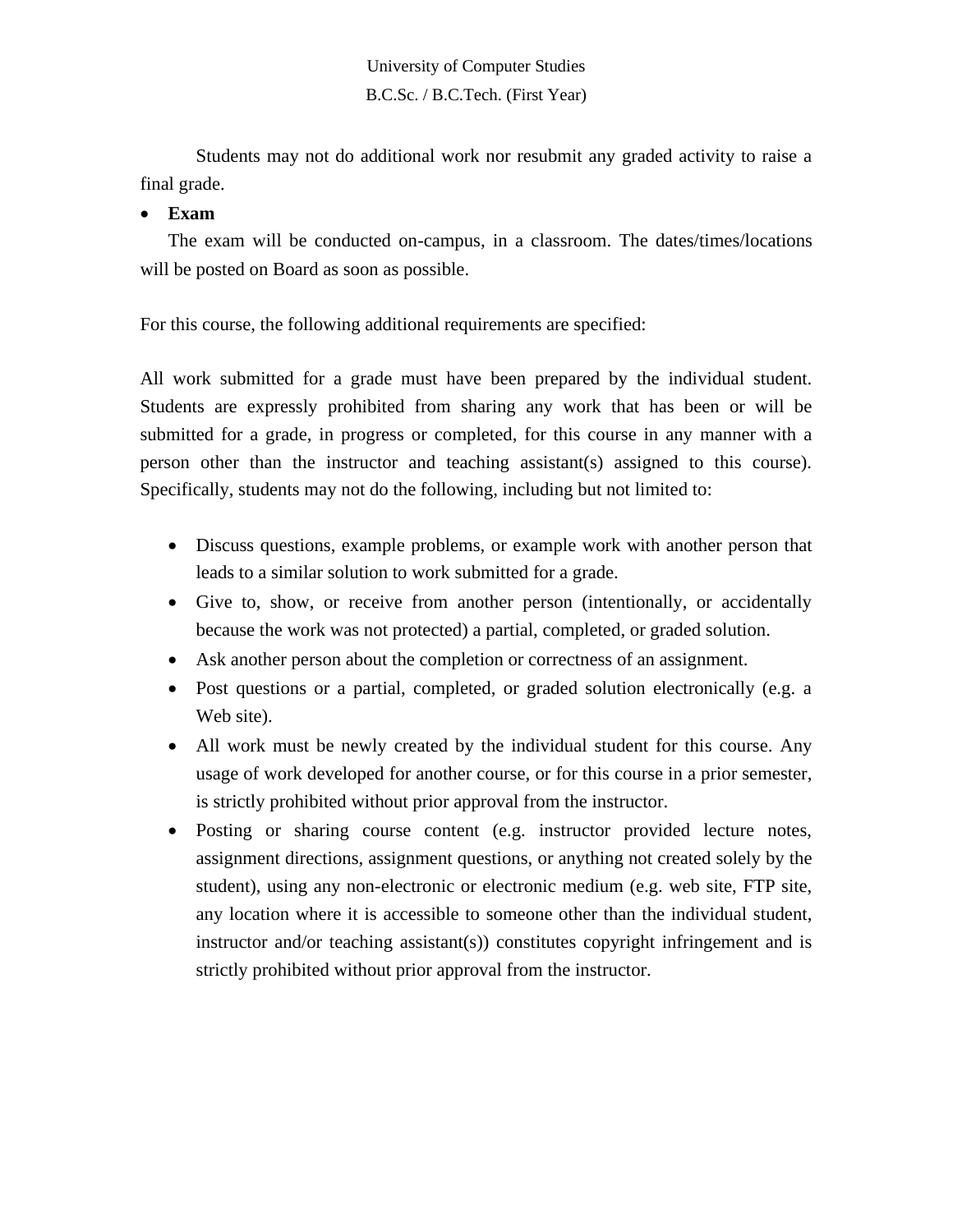## **Tentative Lesson**

| N <sub>0</sub> | <b>Topics</b>                                         | Week    | <b>Remark</b> |
|----------------|-------------------------------------------------------|---------|---------------|
| I              | <b>Functions</b>                                      |         |               |
| $\mathbf{1}$   | 1.1 Functions and Their Graphs                        | Week 1  |               |
| $\overline{2}$ | 1.2 Combining Functions; Shifting and Scaling Graphs  |         |               |
| 3              | 1.3 Trigonometirc Functions                           |         |               |
| $\overline{4}$ | 1.4 Exponential Functions                             |         | Assignment 1  |
| $\mathbf{I}$   | <b>Chapter 2 Limits and Continuity</b>                | Week 2  |               |
| 5              | 2.1 Rates of Charge and Tangents to Curves            |         |               |
| 6              | 2.2 Limit of a Function and Limit Laws                |         |               |
| 7              | 2.3 The Precise Definitions of a Limit                |         | Assignment 2  |
| 8              | 2.4 One_Sided Limits                                  | Week 3  |               |
| 9              | 2.5 Limits Involving Infinity; Asymptotes of Graphs   |         |               |
| 10             | 2.6 Continuity                                        |         | Assignment 3  |
| III            | <b>Chapter 3 Differentiation</b>                      | Week 4  |               |
| 11             | 3.1 Tangents and the Derivative at a Point            |         |               |
| 12             | 3.2 The Derivative as a Function                      |         | Assignment 4  |
| 13             | 3.3 Differentiation Rules                             | Week 5  |               |
| 14             | 3.4The Derivative as a Rate of Change                 |         | Assignment 5  |
| 15             | 3.5 Derivatives of Trigonometric Functions            | Week 6  |               |
| 16             | 3.6 The Chain Rule                                    |         |               |
| 17             | 3.7 Implicit Differentiation                          |         | Assignment 6  |
| 18             | 3.8 Related Rates                                     | Week 7  |               |
| 19             | 3.9 Linearization and Differentials                   |         |               |
| 20             | <b>Test I</b>                                         |         | Assignment 7  |
| IV             | <b>Chapter 4 Applications of Derivatives</b>          | Week 8  |               |
| 21             | 4.1 Extreme Values of Functions on Closed Intervals   |         |               |
| 22             | 4.2 The Mean Value Theorem                            |         | Assignment 8  |
| 23             | 4.3 Monotonic Functions and the First Derivative Test | Week 9  |               |
| 24             | 4.4 Concavity and Curve Sketching                     |         | Assignment 9  |
| 25             | 4.5 Applied Optimization                              | Week 10 |               |
| 26             | 4.6 Newton's Method                                   |         |               |
| 27             | 4.7 Antiderivatives                                   |         | Assignment 10 |